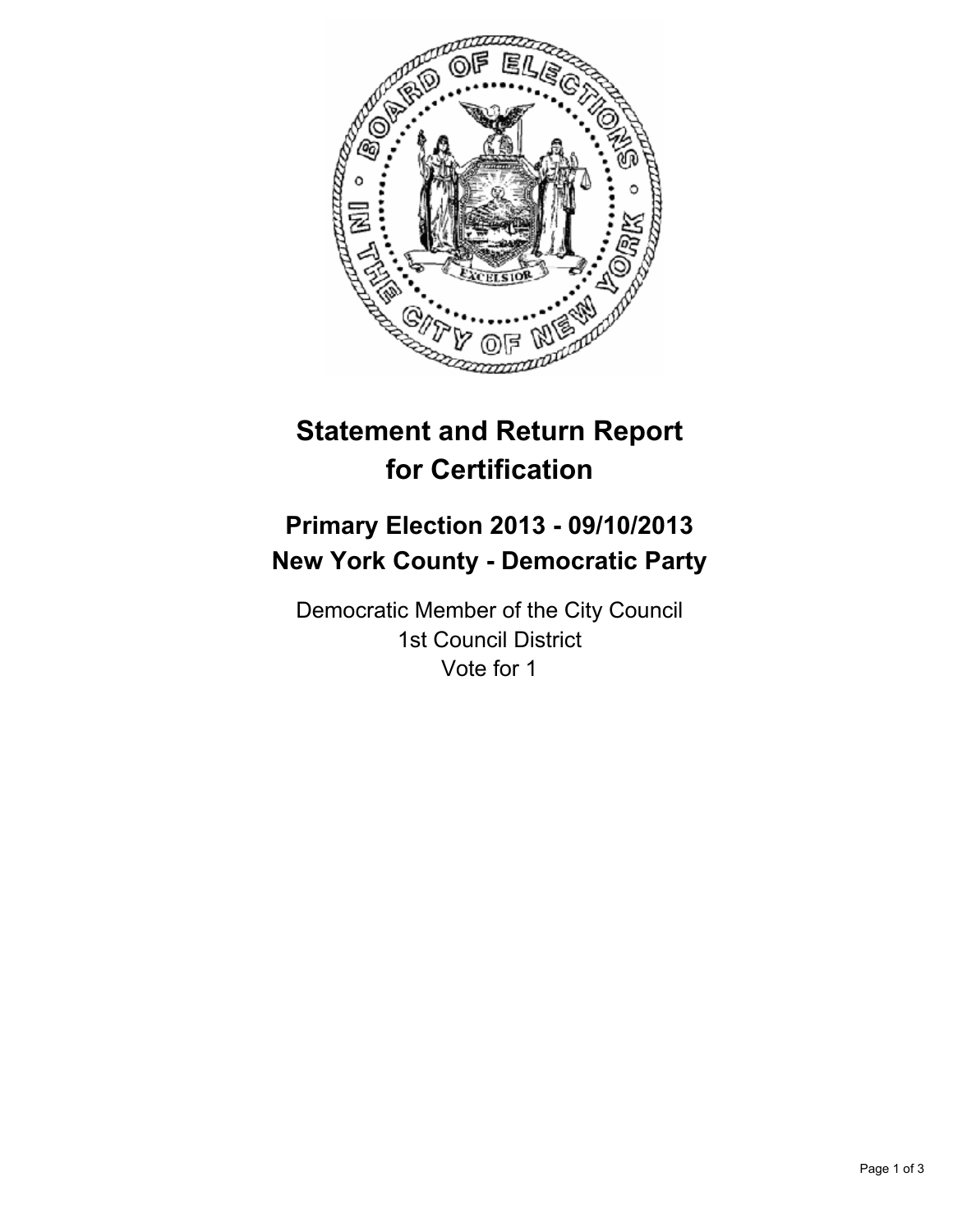

## **Assembly District 65**

| <b>EMERGENCY</b>                   | 141    |
|------------------------------------|--------|
| ABSENTEE/MILITARY                  | 216    |
| FEDERAL                            | 0      |
| <b>SPECIAL PRESIDENTIAL</b>        | 0      |
| <b>AFFIDAVIT</b>                   | 160    |
| <b>MARGARET S. CHIN</b>            | 6,777  |
| <b>JENIFER RAJKUMAR</b>            | 3,338  |
| DEB ERICKSON (WRITE-IN)            |        |
| EDDIE HUANG (WRITE-IN)             |        |
| MICHAEL HALPERT (WRITE-IN)         |        |
| MINNIE MOUSE (WRITE-IN)            |        |
| RICHARD DELRIO (WRITE-IN)          |        |
| UNATTRIBUTABLE WRITE-IN (WRITE-IN) | 1      |
| <b>Total Votes</b>                 | 10,121 |

**Assembly District 66**

| <b>EMERGENCY</b>         | 27    |
|--------------------------|-------|
| ABSENTEE/MILITARY        | 220   |
| <b>FEDERAL</b>           | 0     |
| SPECIAL PRESIDENTIAL     | 0     |
| <b>AFFIDAVIT</b>         | 89    |
| MARGARET S. CHIN         | 2,069 |
| <b>JENIFER RAJKUMAR</b>  | 2,833 |
| SOPHIA GERSON (WRITE-IN) |       |
| <b>Total Votes</b>       | 4.903 |